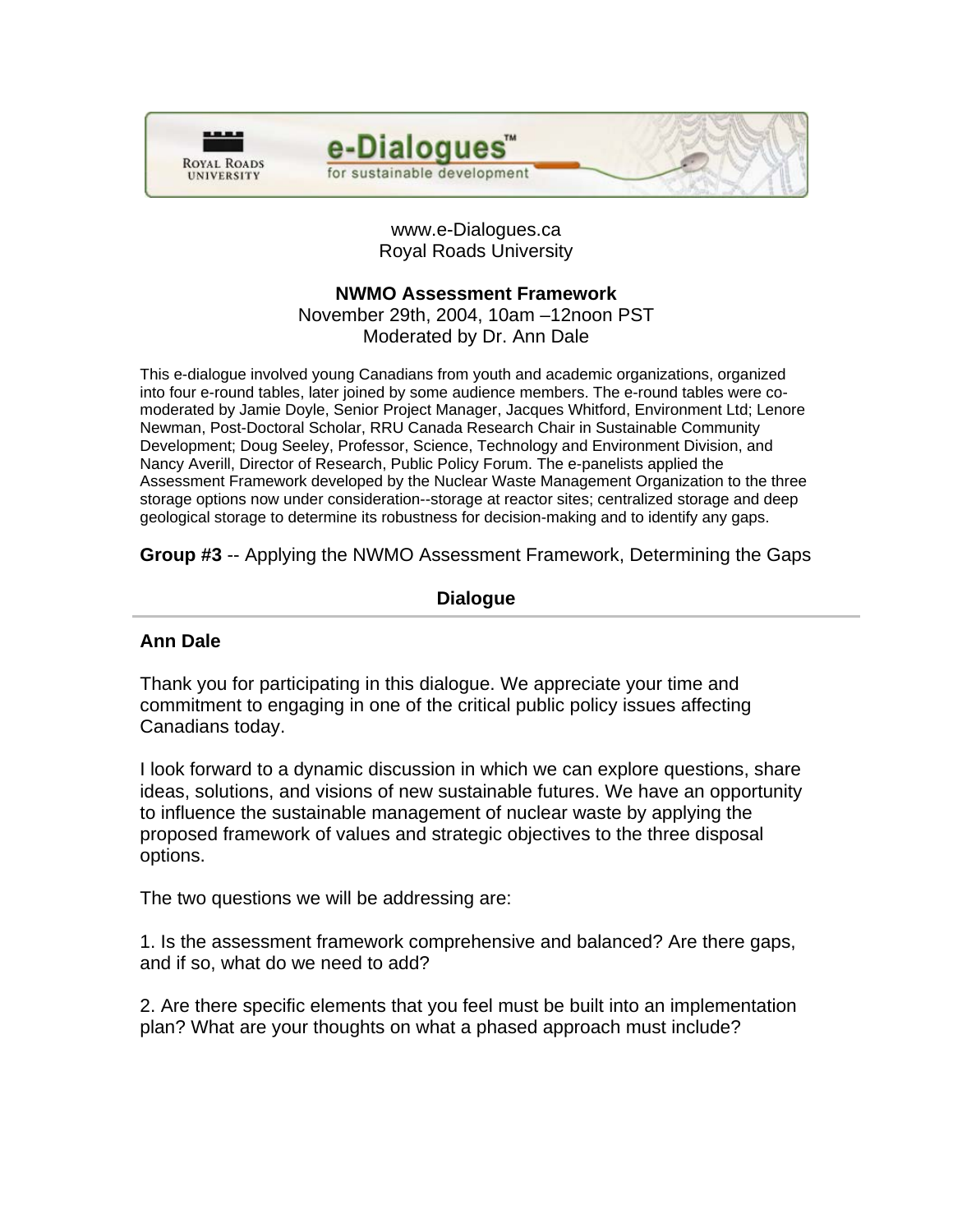## **Jamie Doyle**

Good morning, afternoon. My name is Jamie Doyle and I will be co-moderating this session. I graduated from RRU in 2002 with a MSc in Environment and Management and have over 25 years experience in nuclear and energy related industries. I work for Jacques Whitford, a consulting firm in Ottawa and have participated in international discussions on nuclear waste management. Please tell us your backgrounds.

# **Yuill Herbert**

My name is Yuill Herbert. I studied environmental philosophy at Mount Allison University on the east coast but am currently living in a small town in BC, Salmon Arm. I have worked as an activist on a wide variety of environmental and social issues.

## **Jodi Mucha**

Good morning, my name is Jodi Mucha. I have an BSc in Environmental Science and an MA in Environment and Management. My experience is primarily in the social side of sustainable development. I look forward to this e-dialogue.

### **Anna van der Kamp**

Hello my name is Anna van der Kamp. I am an environmental consultant with The Delphi Group in Ottawa with an educational background in geography. I have worked mostly on climate change, air quality and community economic development in the past. However I also have an interest in citizen engagement processes on environmental issues.

### **Jamie Doyle**

Hi again; the first question is: Is the assessment framework comprehensive and balanced? Are there gaps, and if so, what do we need?

### **Jodi Mucha**

Jamie, at first glance it appears that the assessment framework (10 areas listed: citizen values, ethical principles, fairness, public health and safety, worker health and safety, community well-being, security, env. integrity, economic viability,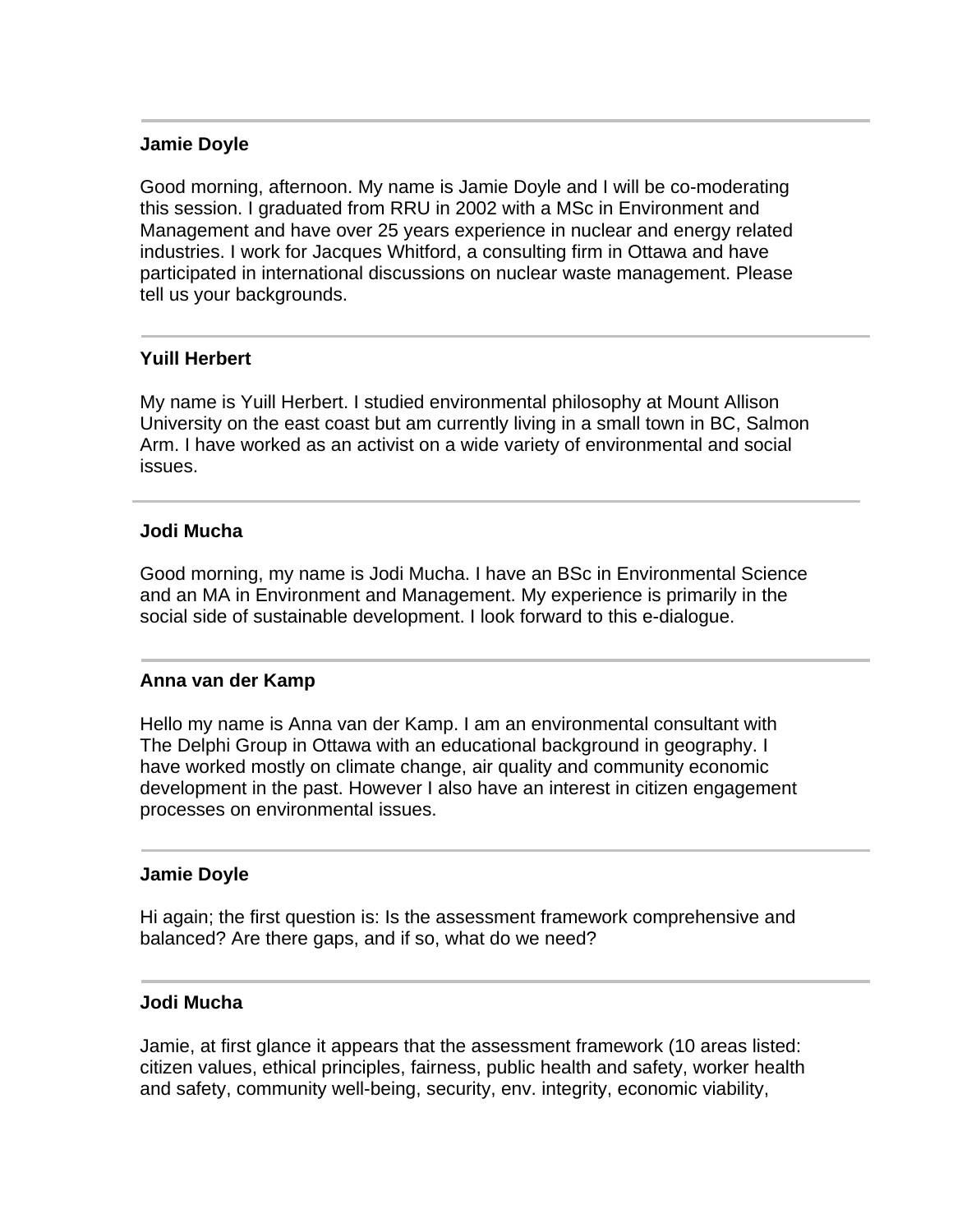adaptability) seems to cover a wide range of values.

Many of the listed issues however, sound somewhat vague.

# **Yuill Herbert**

I think that the assessment framework is comprehensive- whether it is balanced or not is another question that has to do more with the way in which it is applied to the issue at hand. A decision that incorporated each of these principles or factors with integrity would be a good decision. As an optimist, I believe that this wide-ranging decision-making is the intent of most public policy, however, the devil is in the details. At the end, maybe two or three fight for dominance and usually, rightly or wrongly, the economic factor leads.

So my question is what process will meaningfully incorporate this range of principles?

# **Anna van der Kamp**

I had the same reaction. My impression is that the framework is certainly comprehensive however it is difficult to say if it is balanced. Are each of the eight specific objectives given an equal billing in terms of importance? Or would some take precedence over others. I am thinking for example of economic viability vs. environmental integrity.

### **Jamie Doyle**

I agree with both of you in that the list is very comprehensive. Do you think it is too broad however? Does the breadth of values "dilute"the decision? Further to my last comment; which objectives are most important to you and why?

# **Yuill Herbert**

To Jamie's question, I think that having such a comprehensive list will complicate the decision-making process considerably and require a high degree of creativity. Reflecting this broad range of perspectives on this issue is the only way to go. I would say that we don't know how to deal with nuclear waste in any meaningful sort of way because of the time scale.

We have the social, knowledge, scientific framework to deal with problems on a twenty year, forty year and maybe hundred year scale (some long term engineering projects) but something that has consequences for thousands of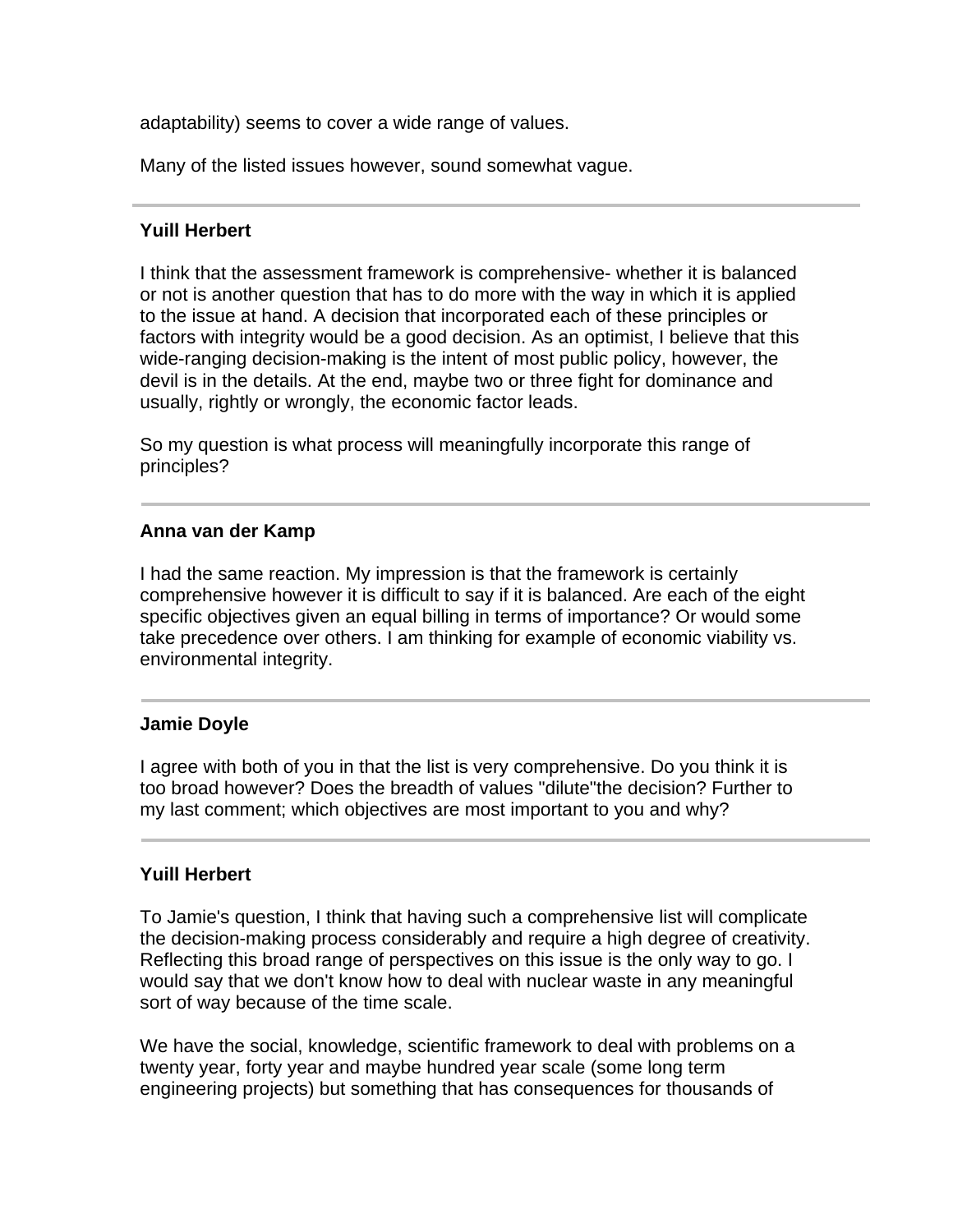years blows our minds- it is not operating on our scale. We have no ethical context for such a decision. The process will have to be complicated and unusual.

## **Anna van der Kamp**

I noted in response to Jamie's question regarding the "breadth of values" that in reference to the specific citizen's values and ethical principals, as opposed to the objectives, I think these are not too broad however many of them seem to be addressing values of process rather than outcome. So I would wonder if that needs to be addressed.

## **Yuill Herbert**

There is something vaguely ironic (understatement) about applying these assessment principles to the issue of nuclear waste without first applying them to the source of the waste. In the same way that one would plug the holes in a leaky ship before going to sea, it seems like a sensible idea to analyze nuclear power in the context of community well-being, environmental integrity, economic viability, etc.

### **Vivek Voora**

My name is Vivek Voora and I have a Chemical Engineering & Society background. I have an MSc from RRU in Environment and Management and have worked as a manufacturing engineer with 3M Canada and lab technician with Environment Canada. I'm looking forward to chatting with you!!!

### **Anna van der Kamp**

[in reply to Jamie Doyle] For me environmental integrity, public and health safety and adaptability would be most important to me - probably in that order. By the way pubic and health safety implies to me security and worker health and safety.

### **Jodi Mucha**

In regard to the Ethical Principles, I am curious as to how exactly they would determine which communities to locate the disposal. Would socio-economic considerations come into play? I would assume that lower income communities would be the target...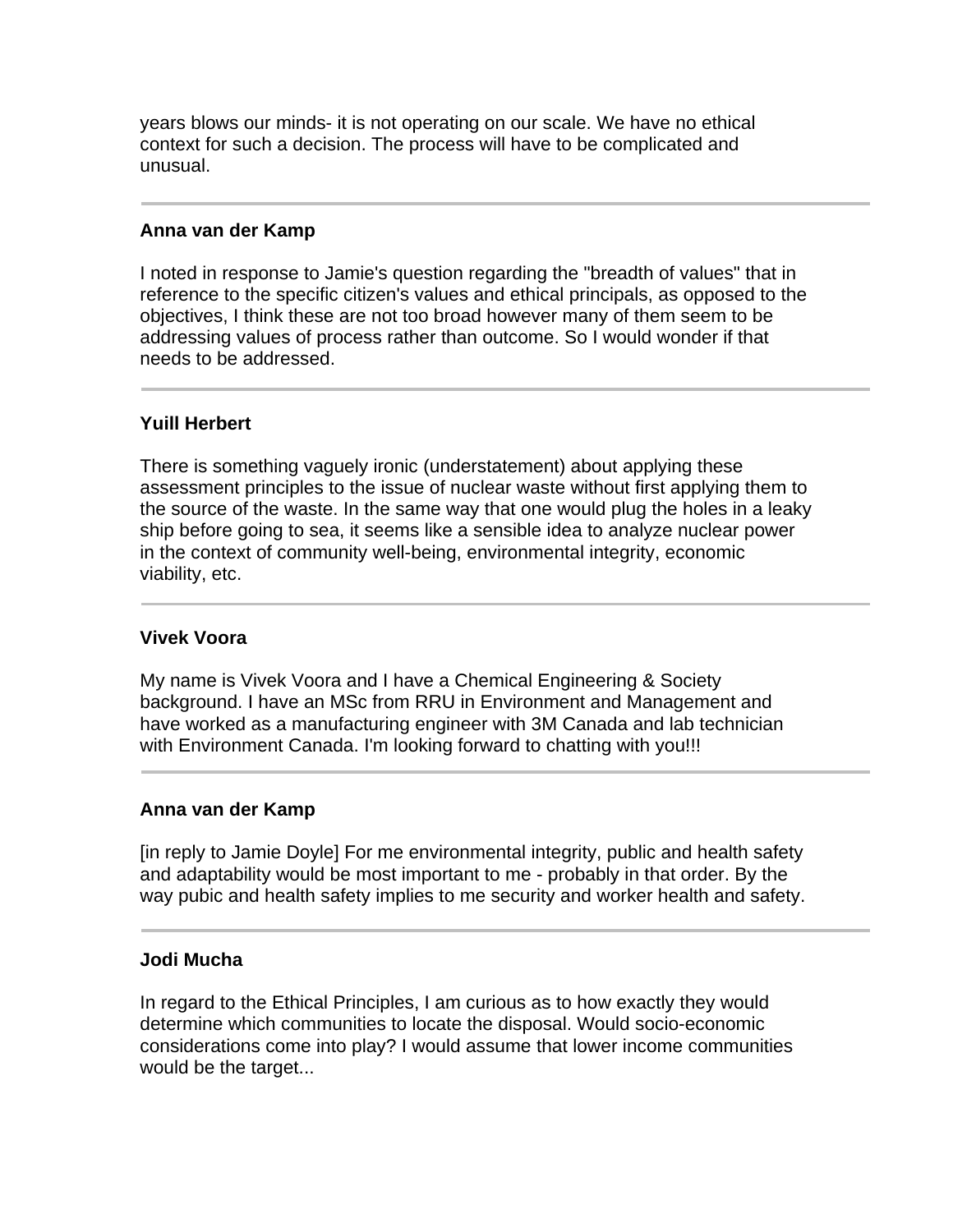### **Vivek Voora**

I would agree with Yuill's comments. What I see as a major gap in the framework is the lack of discussion around the use of nuclear energy to meet our power requirements. Should we be phasing out nuclear power in Canada?

### **Jamie Doyle**

Interesting thoughts. A couple of corollary questions. Is the assessment framework too focused on "process" and not enough on "objectives". Also, are the timeframes really that different for nuclear waste? What are the half lives of heavy metals?

#### **Jodi Mucha**

Jamie, I agree, the top objective on my list is Environmental Integrity- taking a holistic integrated viewpoint, with environmental considerations first we pretty much cover the rest. I also agree with Yuill in that it is pretty difficult to project what impacts may occur over 1,000 years.

#### **Vivek Voora**

[in reply to Jodi Mucha] I would think that lower income communities may even welcome disposal sites if it led to job creation and financial remunerations.

#### **Yuill Herbert**

To Jodi,

I was thinking about that issue earlier today. One of the arguments against the status quo (storage at nuclear reactors) is that the nuclear waste is near a concentration of population. To take the waste 'away' from population centres likely means that it will go to a rural area, say the north of Ontario. The logic is that less people will be impacted that in a rural area if there is a problem. Is that not saying implicitly that the life of a rural person is worth less than that of a city person simply because of where they live?

Similarly, because rural implies nature, it further emphasis's that nature once again is a dumping ground, instead of the vital life support system.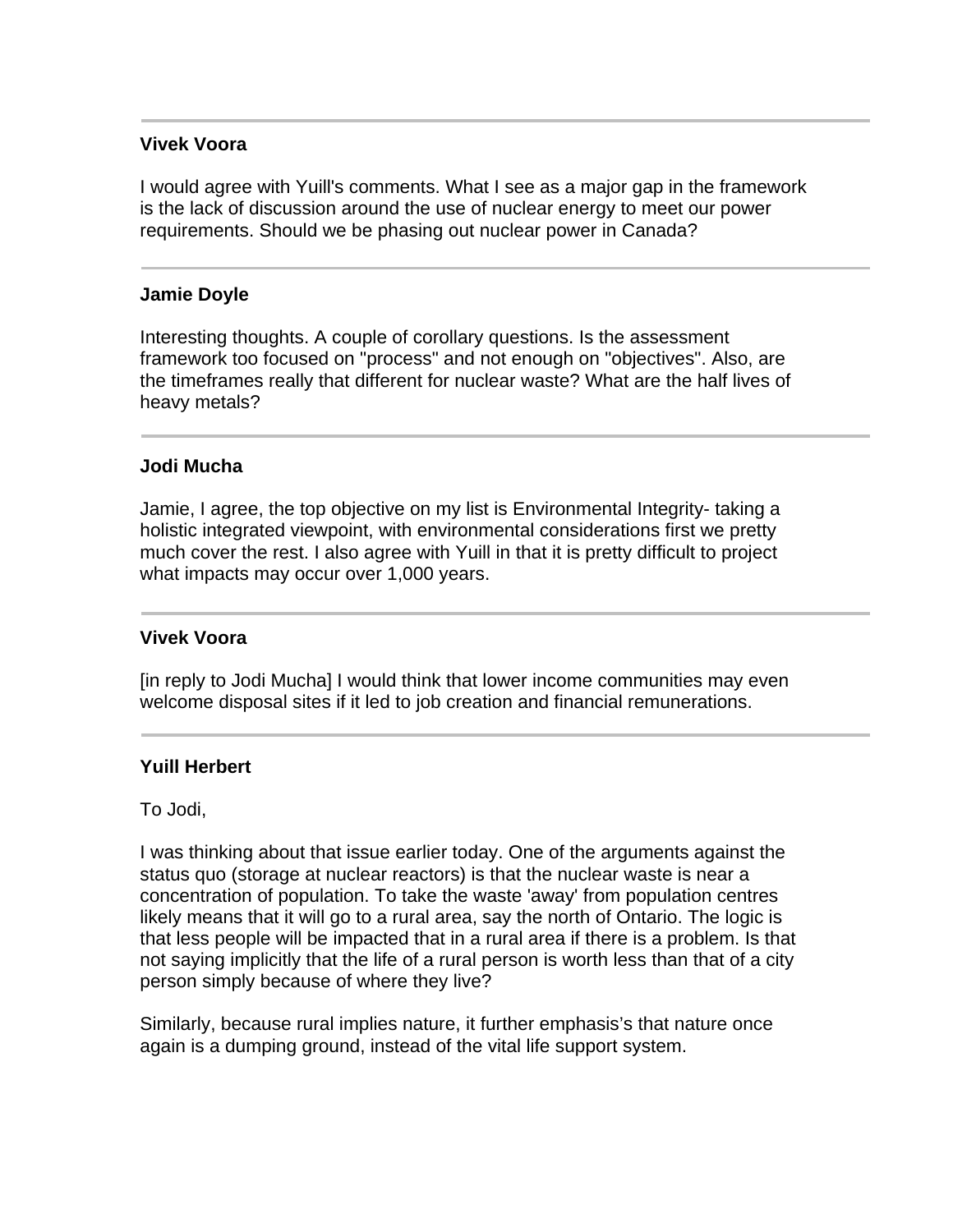### J**odi Mucha**

Vivek, this is the thing, lower income communities welcome this kind of thing, and overall everyone is happy about this as then WE don't have to deal with the impacts, in my opinion that is totally out of integrity (which is actually an impact). Just like shipping our garbage elsewhere

#### **Jodi Mucha**

Yuill, Vivek, so now what? if we look back to the objectives, what exactly is the gap... how could we address something like this?

#### **Jodi Mucha**

Anna, what do you think?

### **Anna van der Kamp**

Not sure which strand to reply to ...

What do I think about potential gaps? I can't see any specific gaps. I think, as I have said that the real question is about prioritizing the objectives and even the values.

### **Yuill Herbert**

Anna, instead of prioritizing, maybe balancing? This is a very tricky one.

#### **Jamie Doyle**

Just a comment to keep things on track. The purpose of the NWMO dialogue is to get input regarding the selection of a management strategy. Are you suggesting that the location of the proposed management approach for nuclear wastes should be fundamental to the selection of the approach?

What are the key considerations for the overall management approach, particularly since we are deciding something that will have impacts for many many years.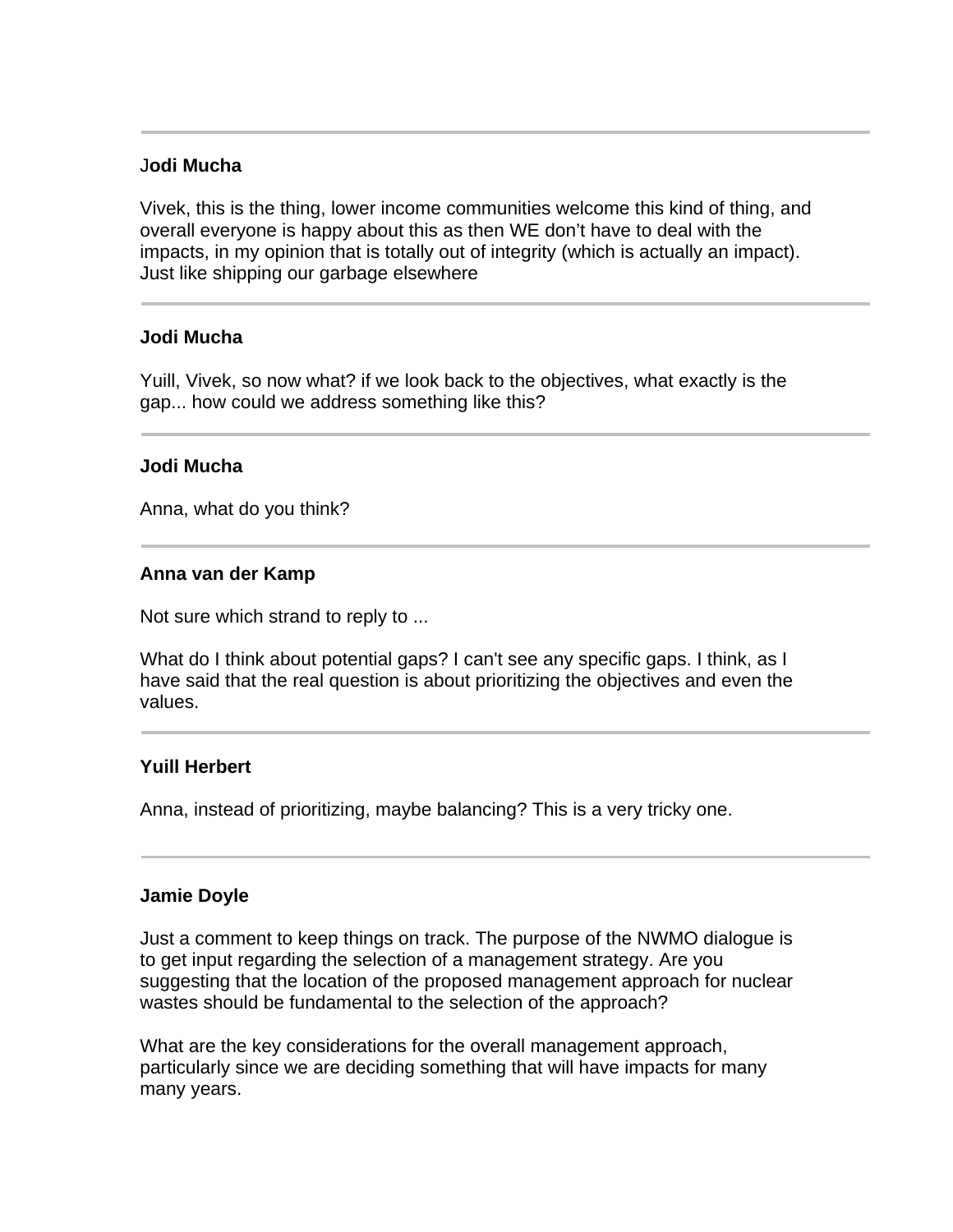## **Yuill Herbert**

Back to Jamie on time....

I think, but do not have much experience in this area that radioactive elements and heavy metals are in different categories. While there are various remediation techniques that can be applied to heavy metals (some of which are biological, for example using bacteria), the only remediation for nuclear waste is time and lots of it. The half life of Uranium 234 is 250,000 years, so in a million years it is down to 1/16th of its original mass... And a very small mass of radioactive material is considerably more hazardous than a similar mass of heavy metals. Is this analysis accurate?

#### **Vivek Voora**

[in reply to Jodi Mucha] I think that conceptually there are no real gaps to the assessment framework but turning this into a process will be a real challenge. Meaning putting the ideals of the assessment framework into practice will be the real challenge. That is when we come to ethical issues such locating waste in low income communities.

#### **Jodi Mucha**

Does anyone have suggestions on how to balance the objectives?

#### **Jamie Doyle**

This is a key question Jodi. How to balance competing objectives. What do you think?

#### **Yuill Herbert**

If you could somehow select representatives of each of these values, sit them down around a table (round) and tell them that they can't leave (food and water provided) until they hash it out.

The tricky part is identifying the representatives who will represent society with integrity on behalf of the value in a dynamic yet compromising manner. This, I think, is where this approach struggles.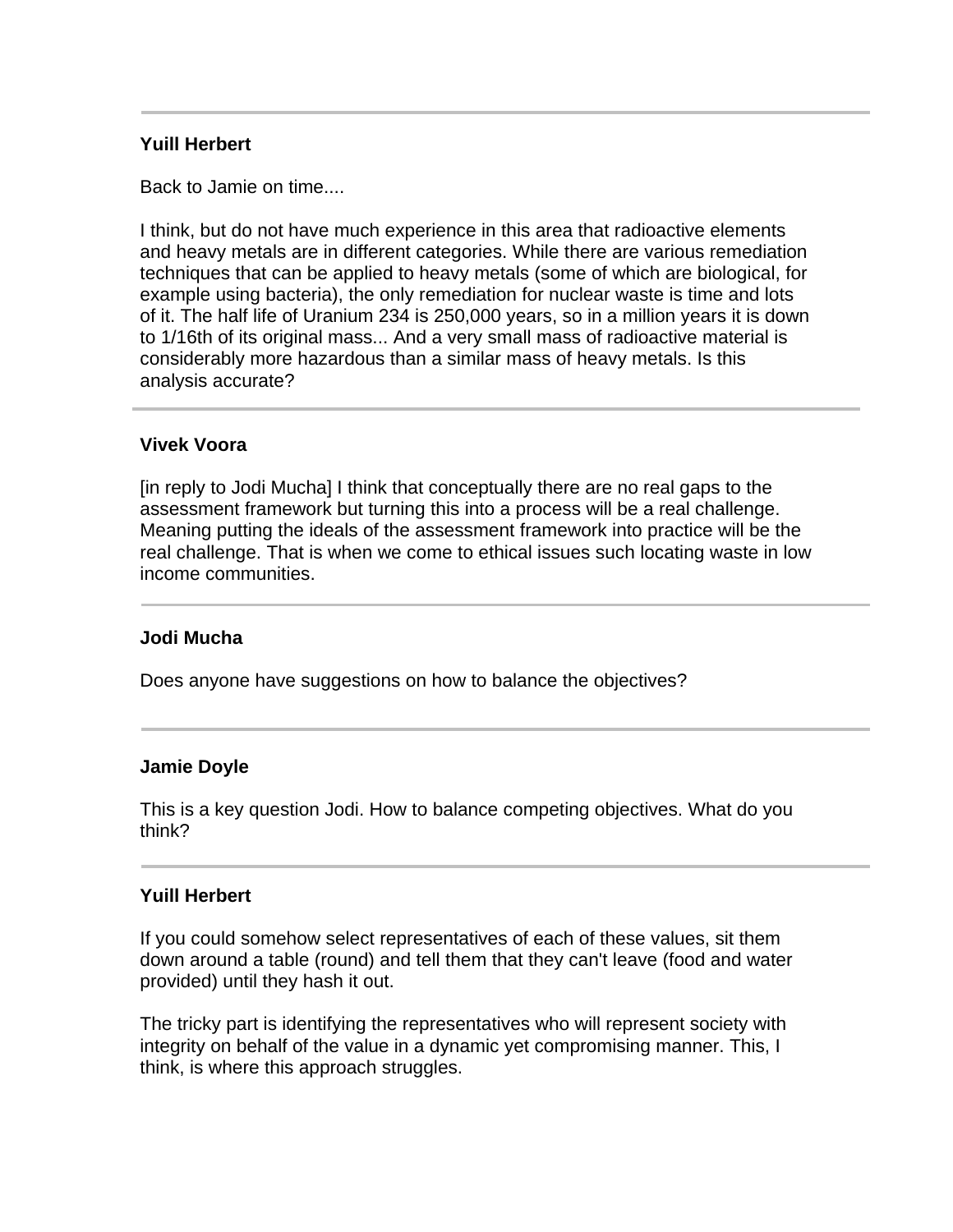## **Jodi Mucha**

Yuill, I was thinking that we need a representative team... the objectives that we are talking about were put together by the Assessment Team. I don't know who is on that team though.

So, maybe they have done a good job at weeding out and coming up with what they've currently got.

### **Vivek Voora**

[in reply to Jodi Mucha] By virtue of being interlinked the objectives are somewhat already balanced.

### **Jamie Doyle**

Any thoughts on how to resolve issues where one value conflicts with another value. For example, fairness with environmental integrity.

### **Vivek Voora**

I hope I am not detracting from the conversation at hand. How would Nature handle nuclear waste? Shouldn't we design our approach based on it.

### A**nna van der Kamp**

I am not sure how the objectives can be balanced. At least not equally. I would think that, if we agree that environmental integrity takes precedence over economic viability then that is an imbalance and a prioritization.

One way to determine what weight should be given to each objective would be to ask Canadians to put their own value level on them. That would be a democratic way. Another would be to look at them in the framework of environmental harm/benefit as the starting point - much like the Natural Step or some of the other planning frameworks do.

### **Vivek Voora**

[in reply to Jami Doyle] Hmmm... for your specific example I believe that fairness requires proper representation for all potential entities that can be impacted. This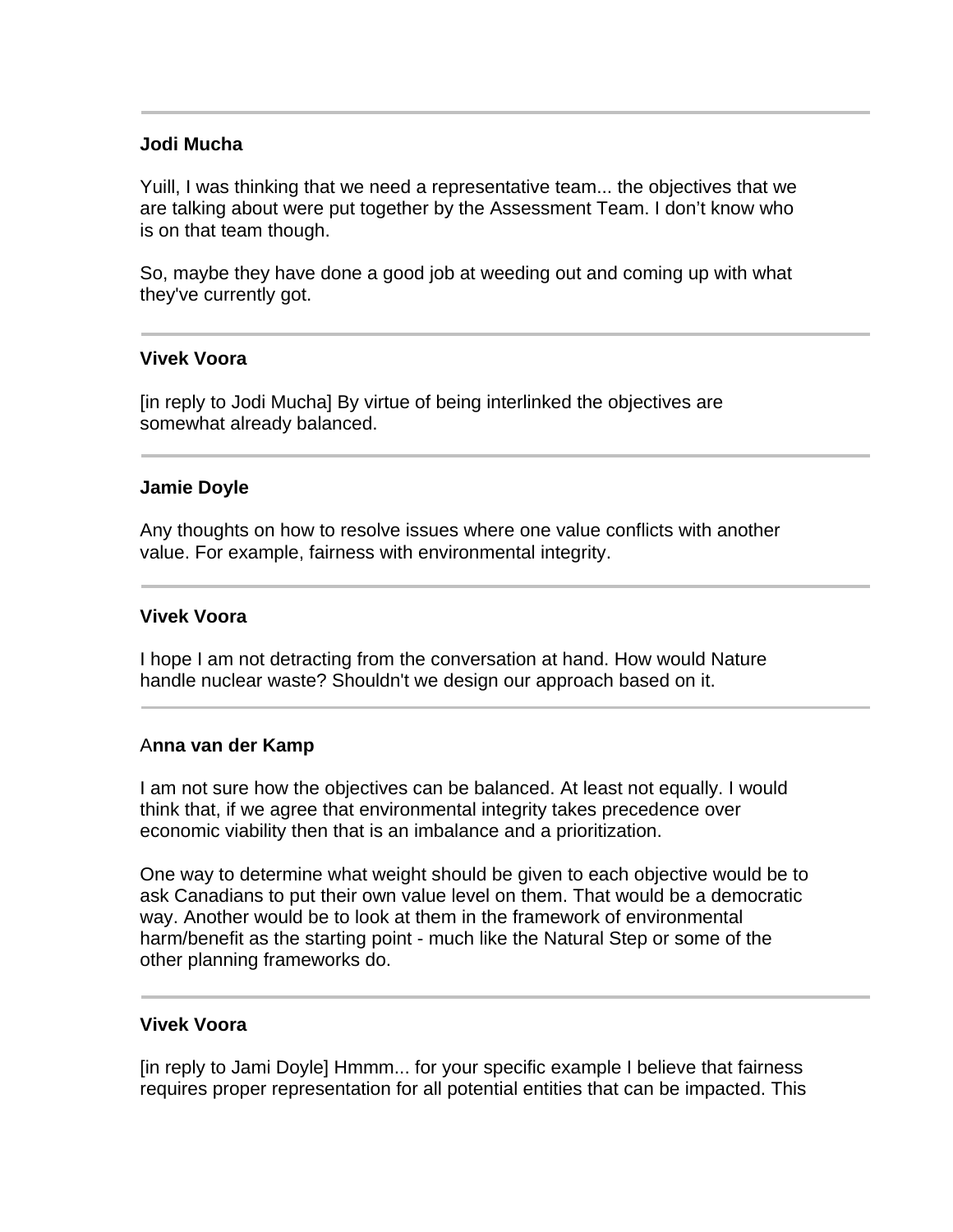would have to include a voice for the environment and hence one would hope that environmental integrity would be safeguarded. The problem is how to do you represent something that has no voice and is so complex.

## **Jamie Doyle**

Here is another consideration. Are the disposal IMPLEMENTATION considerations comprehensive, realistic and workable? What is your advice to the NWMO?

## **Vivek Voora**

[in reply to Anna van der Kamp] *One way to determine what weight should be given to each objective would be to ask Canadians to put their own value level on them. That would be a democratic way. Another would be to look at them in the framework of environmental harm/benefit as the starting point - much like the Natural Step or some of the other planning frameworks do.* 

I like your suggestion Anna. I believe that assigning a value level should be preceded by an information session. The problem is to ensure that the information presented is comprehensive, representative and unbiased.

# **Yuill Herbert**

Anna, you are right. There is no way that a decision can balance all of those values or principles equally, but the process could give equal weight by balancing the voice of each.

For example, I think of Land Use Planning in BC in which numerous economic assessments were completed but ecological assessments are few and far between. Society has a certain type of expertise relating to a certain type of economics and this tends to overwhelm many decision-making processes.

### **Vivek Voora**

[in reply to Jamie Doyle] I believe that a balanced approach to our waste disposal options (meaning that all three should be pursued simultaneously) would be sensible. It may be more expensive but it would add to the objective of adaptability.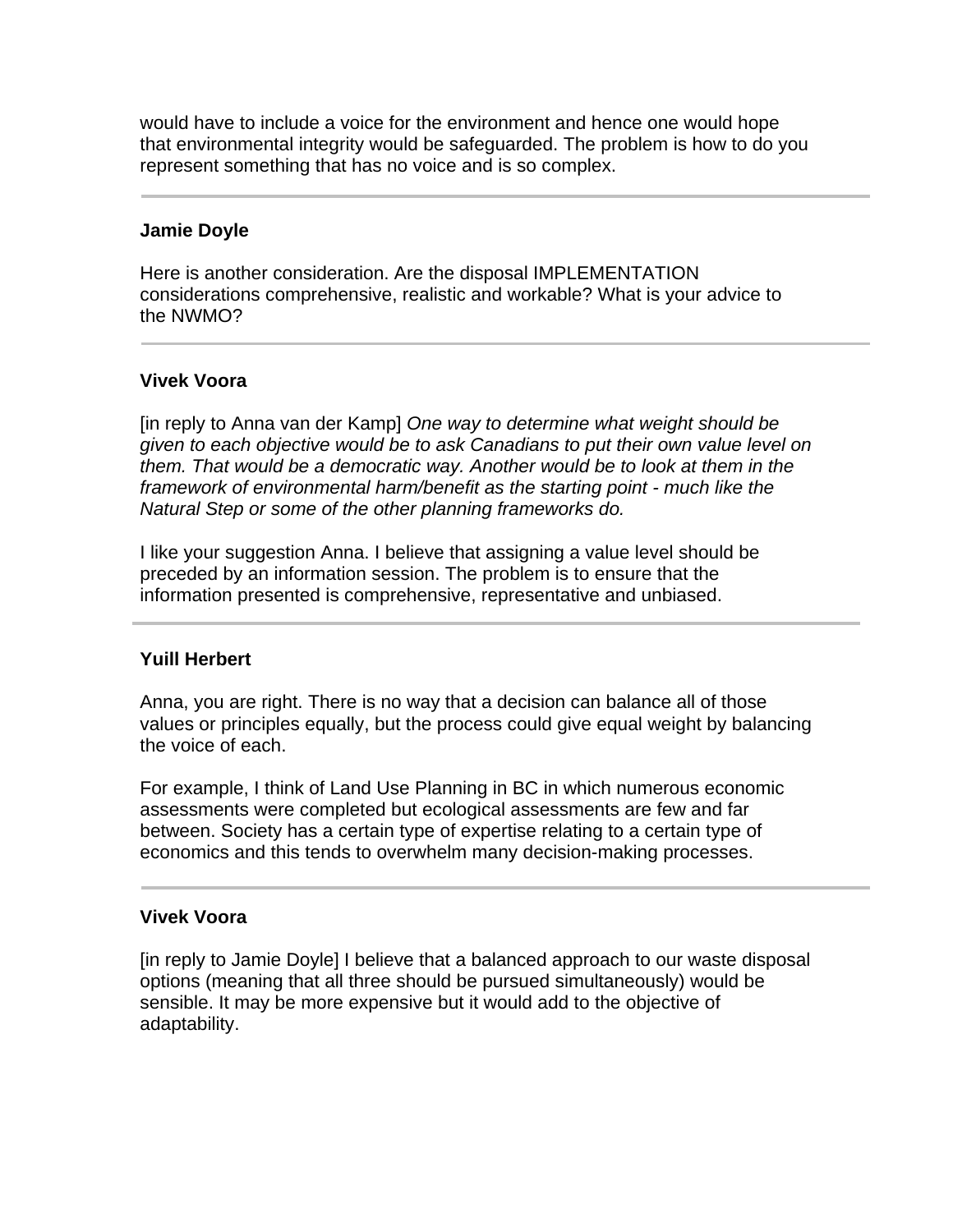# **Yuill Herbert**

I am struggling with the idea of considering the strengths and weaknesses of three disposal options without knowing the future of the nuclear industry in Canada. For example, it may be that storing the waste at one location is acceptable if there is a set volume of waste, implying a limited number of transport trips (the reactors will be shut down). But, this decision may change if the waste is continuing to accumulate and thus continuous transport is necessary. I argue then that the cart is being put before the horse. Decisions about nuclear waste storage cannot be made until decisions are made about Canada's nuclear industry.

# **Jamie Doyle**

Very interesting thought Yuill. What do the rest of our panel think on this point?

# **Vivek Voora**

I think Yuill is hitting the nail right on the head. The future of the Nuclear industry is key to figuring out how best to deal with the waste. It would be nice to see Canada move away from Nuclear Energy. I am definitely biased towards a nuclear free country (perhaps I should move to New Zealand).

# **Anna van der Kamp**

I am certainly in agreement with Yuill about the future of the nuclear industry and its impacts on disposal decisions.

However given the current questions being asked by the NWMO it is still possible to look at the options for storage on their own basis.

I am by no means a nuclear waste disposal expert but my gut reaction to the underground storage option was very negative. Lack of access to the materials, uncertainty about sub surface stability and many other worries spring to mind. Also I have concerns about a decentralized system of storage where Canada's limited resources and capacity for safe management would need to be spread out amongst the facilities. It would also entail an extensive process for community engagement and welfare with so many communities involved and the potential for damage to affect a much larger number of people and ecosystems. I think that storage in one location might be the best option. Although as was mentioned before this means that one community and bio region are left with all the potential risk.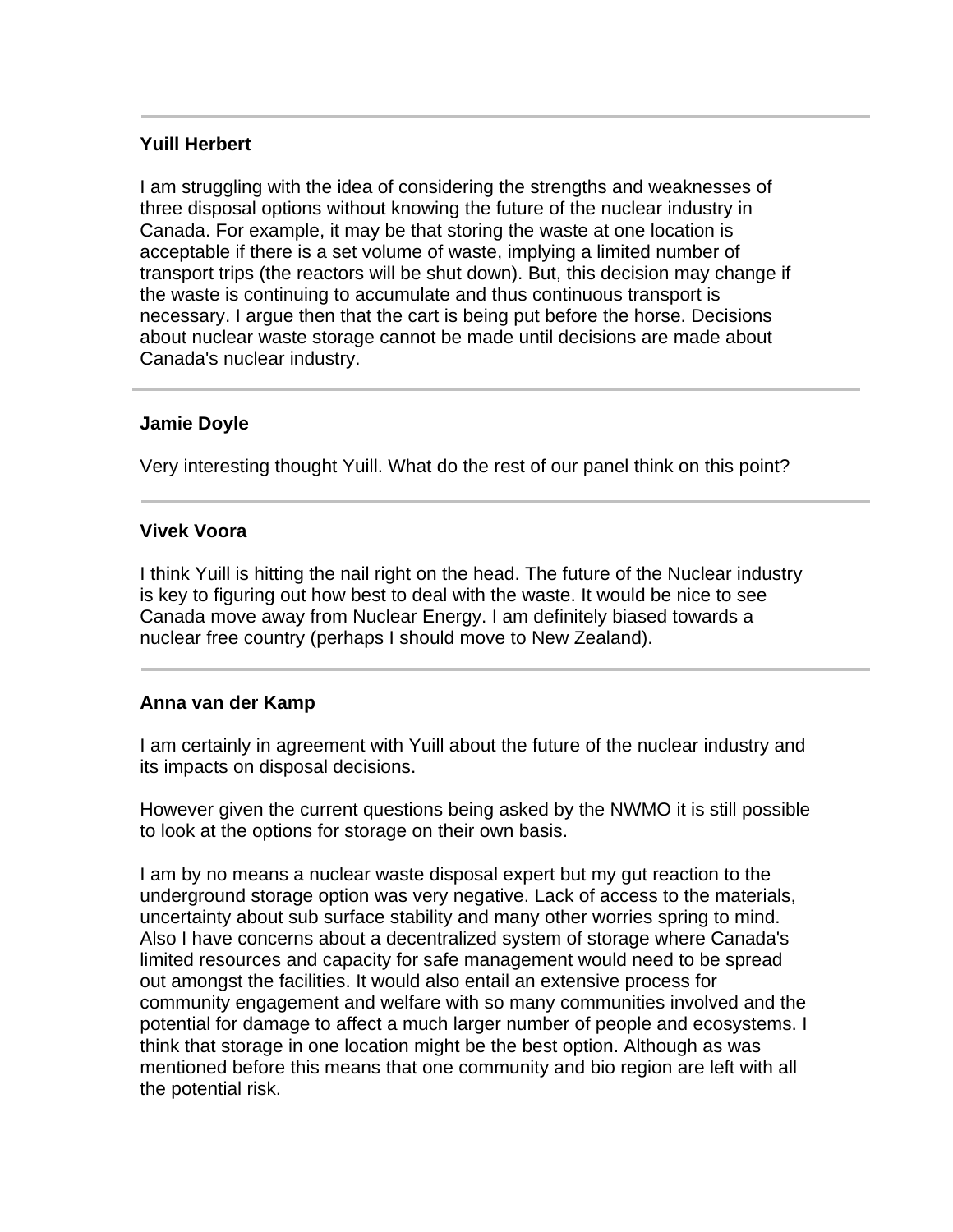## **Vivek Voora**

If I where to lean towards one option for waste disposal I would go with the storage at reactor sites option. It eliminates the need for transportation and the spent fuel is not placed out of sight. I believe that this would encourages us to look at alternative means to generate power.

### **Jodi Mucha**

I agree with Anna, the thought of having the waste underground and inaccessible scares me. We don't have enough knowledge to inject something like this into the earth and hope that all will be okay.

It makes the most sense to store At-Reactor. As is mentioned sites already have nuclear expertise in case of emergency, and communities are already familiar. Yes, it would require constant management, but rather than seeing this as a disadvantage, it is essential to have continual monitoring for the health and safety of the environment and community overall.

# **Jamie Doyle**

Are there options not being considered and that should be considered?

### **Anna van der Kamp**

Yuill, I like your point about keeping the waste at reactor sites in the various communities. It might inspire a "Not in my backyard" reaction in many people across Canada instead of being quietly sequestered in one location. Hadn't thought of that.

# **Yuill Herbert**

To continue Vivek's point on out of sight. This is a major issue that is not addressed in NWMO's work because the deep well puts the waste out of sight and there out of mind. Like a garbage dump. If on the other hand, garbage were strewn alongside the highway, humans would be confronted with a more accurate cost of society every day and the impetuous to reduce waste production would be much higher. That is not to say that nuclear waste on the side of the road is a good idea. But society must remember the true cost of its energy- if not there will only be an altruistic few who worry for all the rest, making change or adaptation difficult.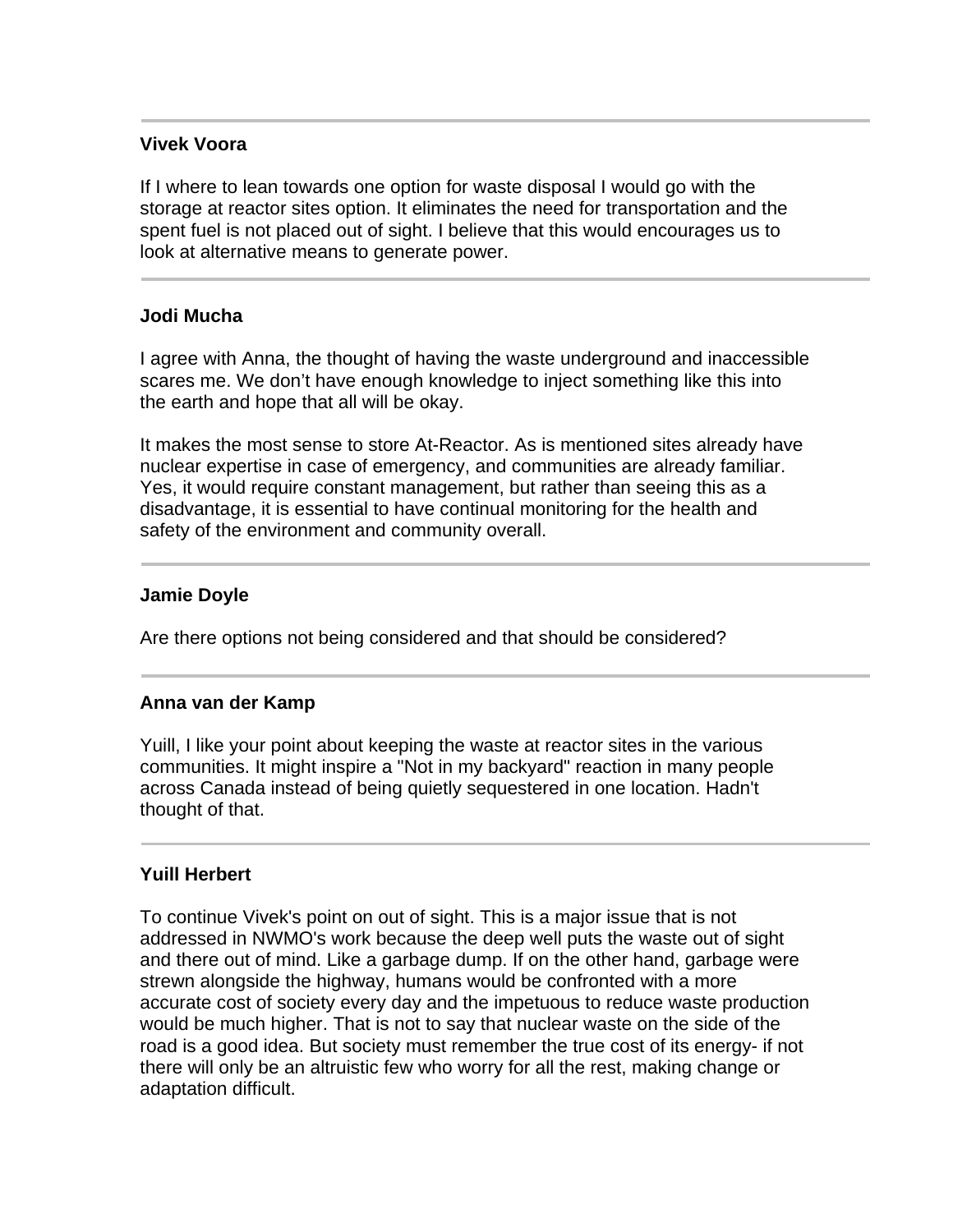## **Jodi Mucha**

I also agree that nuclear energy should be phased out and the focus in Canada should be on alternative energy.

## **Yuill Herbert**

Degree of reversibility is an important consideration for me. because we don't know what the future holds, I think the best approach is one that is being applied in the green building industry- use screws instead of nails so that the building can be taken apart and reused in a different type of building. Because we don't know how technology is going to change, for example, it is important for us to leave as many options open for the future as possible.

### **Jamie Doyle**

Here is another thought. Do opposing technologies, such as solar, receive as much open debate and consideration as the nuclear option has seen? Are we rushing to condemn a technology without subjecting other options to the same scrutiny?

### **Vivek Voora**

It would be interesting to see if we were able to somehow "spread the impacts" so to speak and set up nuclear waste storage sites in all the municipalities that depend on nuclear energy as their power source. I think this would definitely spell the decline of the Nuclear Industry in Canada.

### **Jodi Mucha**

I am surprised there hasn't yet been some innovation in by-product synergy regarding nuclear waste... that makes sense to me.

## **Vivek Voora**

I think we should turn to nature to see how nuclear energy is harnessed or assimilated to identify potential synergy's.

This may be urban legend but I was told that spent uranium from nuclear waste was used in tank shells during the Iraqi war (an example of recycling gone bad).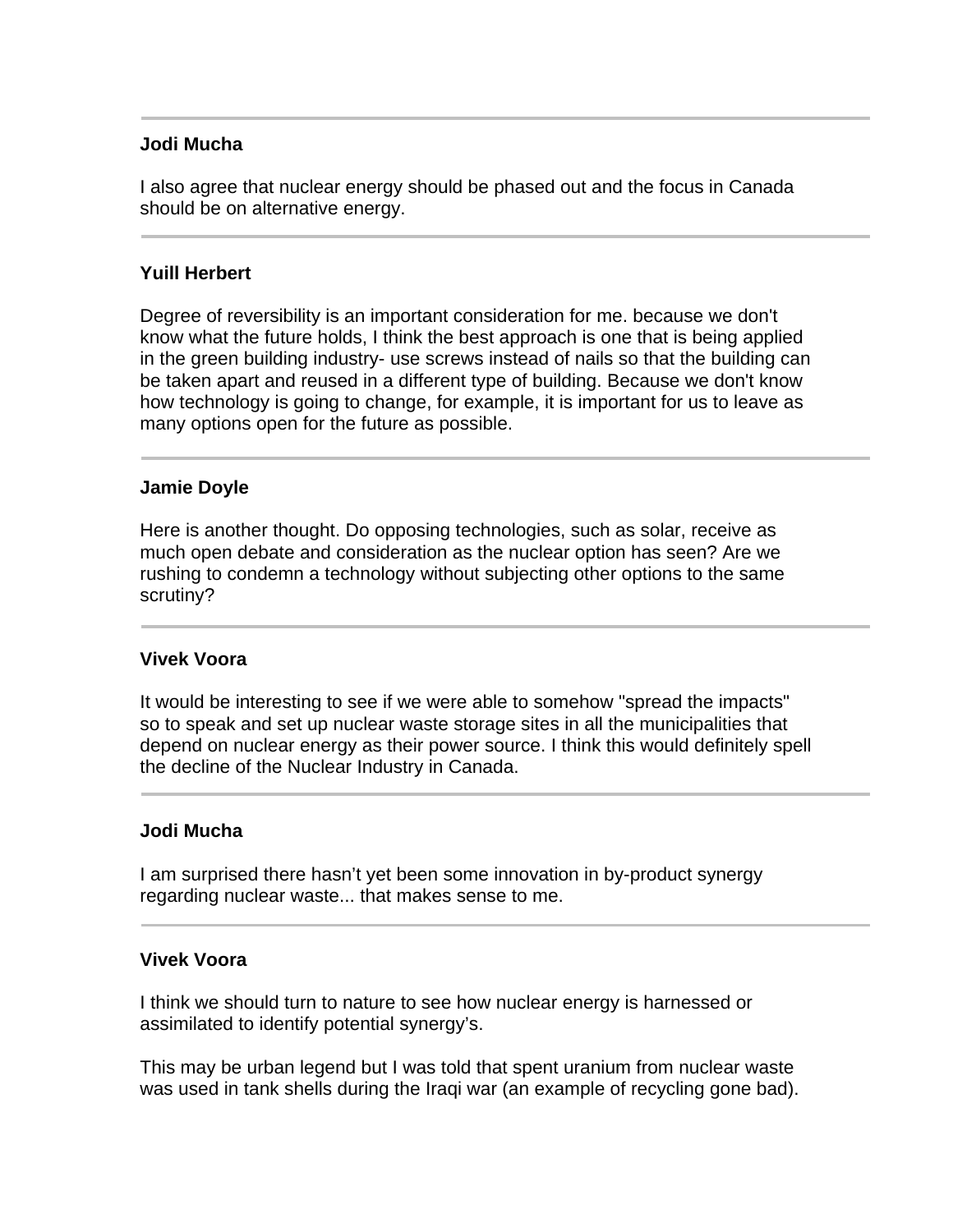There issue of security with nuclear waste is one that makes me nervous.

### **Jamie Doyle**

I believe that our time is coming to an end. Do you have any parting comments? Please post, the input you have provided has been very thought provoking and of great value. Thank you all very much.

I would love to continue this discussion off line as there were several issues not fully pursued. Feel free in contacting me at jdoyle@jacqueswhitford.com

Bye for now. Jamie

### **Yuill Herbert**

But there are some pretty clear reasons why nuclear energy has seen this level of scrutiny. Hiroshima, Three Mile Island, Chernobyl, Chalk River (Canada), Chelyabunsk, etc. There are problems with manufacturing the silicon wafers for solar panels but nowhere near on the same scale. Dams have seen a high level of scrutiny also because of their ecological impacts. Wind energy has visual impacts, some manufacturing costs and can (but usually doesn't) impact bird migration.

### **Jodi Mucha**

Thanks Jamie, Vivek, Anna, Yuill... take care!

### **Yuill Herbert**

It was definitely interesting. All the best and take care out there, Yuill

### **Anna van der Kamp**

Enjoyed the discussion. Thanks to the moderators.

## **Vivek Voora**

[in reply to Jamie Doyle] *Do opposing technologies, such as solar, receive as much open debate and*